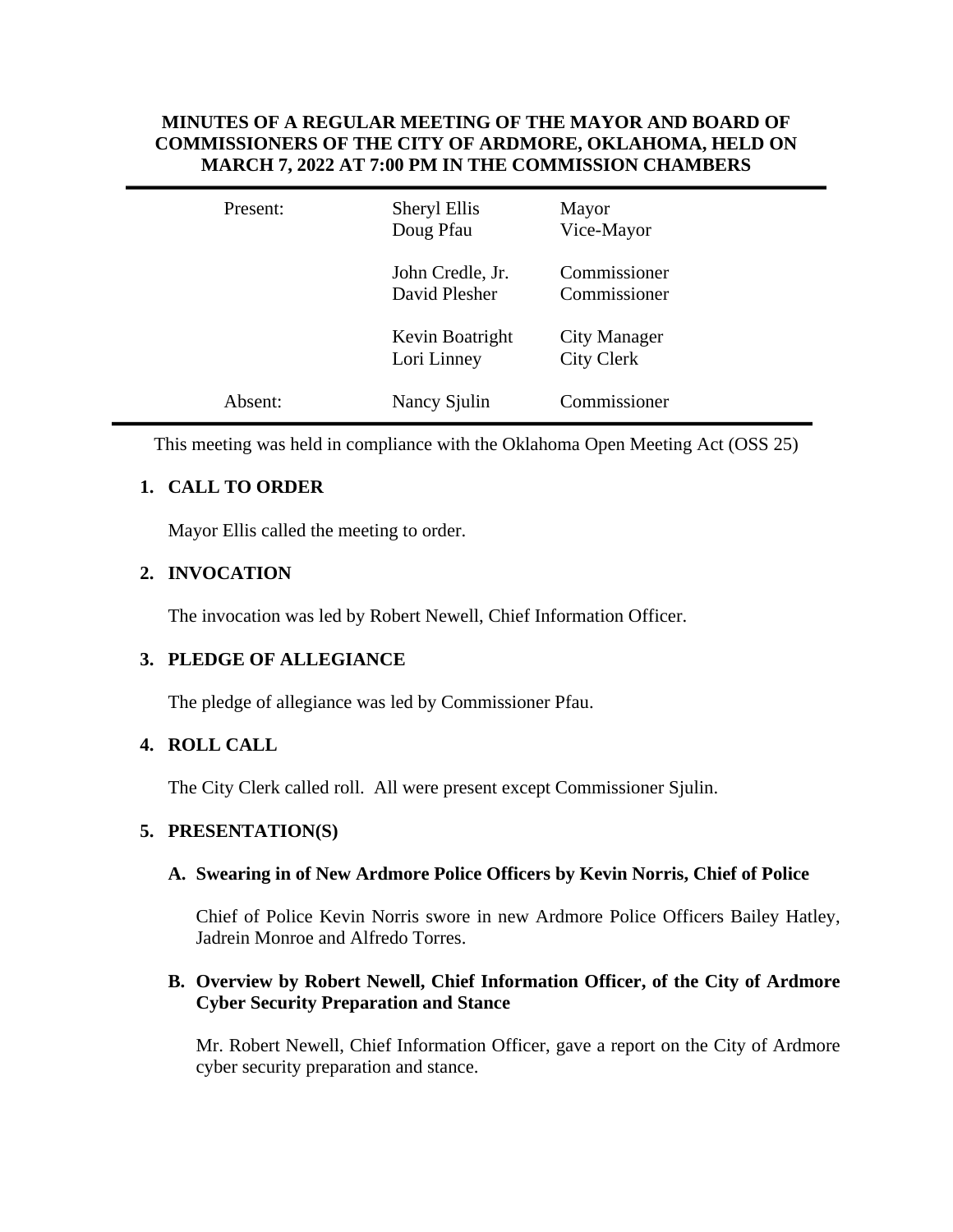### **6. APPROVE AGENDA – ORDER OF BUSINESS AND CONTENTS**

Motion was made by Vice-Mayor Pfau and seconded by Commissioner Credle to approve the agenda as written

| Ayes:   | Credle, Plesher, Pfau, Ellis |
|---------|------------------------------|
| Nays:   | None                         |
| Absent: | Sjulin                       |

### **7. APPROVE MINUTES**

### **A. of the City Commission Regular Meeting held on February 7, 2022**

Motion was made by Commissioner Credle and seconded by Vice-Mayor Pfau to approve the regular minutes of February 7, 2022 as written.

| Ayes:   | Credle, Plesher, Pfau, Ellis |
|---------|------------------------------|
| Nays:   | None                         |
| Absent: | Sjulin                       |

### **B. of the City Commission Special Meeting/Winter Retreat held on February 15, 2022**

Motion was made by Commissioner Plesher and seconded by Commissioner Credle to approve the regular minutes of February15, 2022 as written.

| Ayes:   | Credle, Plesher, Pfau, Ellis |
|---------|------------------------------|
| Nays:   | None                         |
| Absent: | Sjulin                       |

#### **8. PUBLIC HEARING(S)**

### **A. Public Hearing for the Purpose of Hearing and Considering Any Objections and/or Complaints Concerning the Request for a Conditional Use Permit for an Auto Body Repair Shop in the Commercial Corridor (CC) Zoning District at 350 North Commerce Street, Ardmore**

A presentation was made by Jessica Scott, Director of Community Development, to the Commission. She stated that the City received a Conditional Use Permit application from Jody Duvak and Lisa Estrada on behalf of Collins Investment Trust requesting approval to allow an auto body repair shop in the Commercial Corridor (CC) zoning district at 350 North Commerce Street, Ardmore. In keeping with the requirements of Section 314 of the Unified Development Code, a public hearing was held before the Planning Commission on February 17, 2022. Per Section 314, a public hearing is now required before the City Commission. The Conditional Use Permit is also on this agenda for the final action by the City Commission.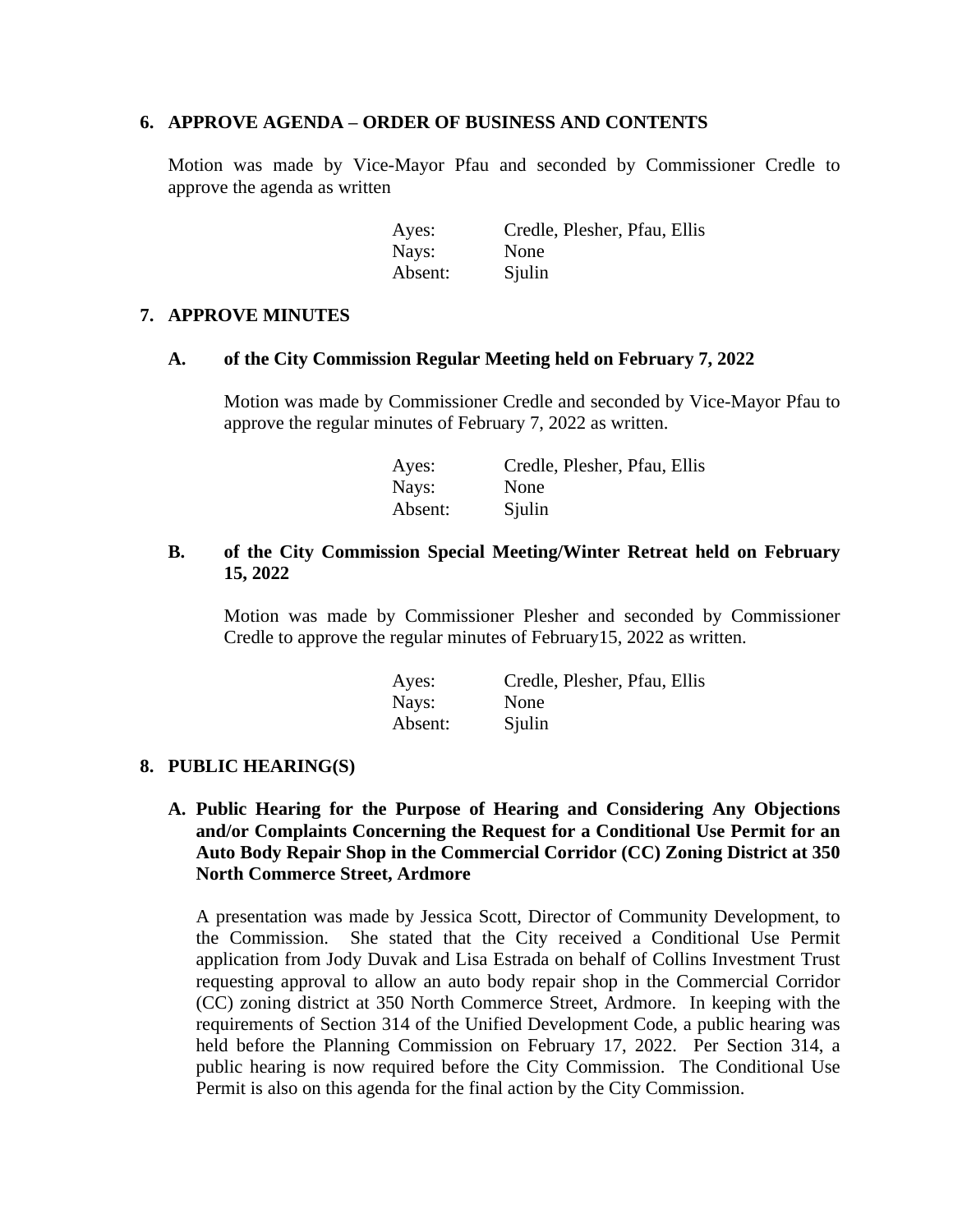Present to Speak For:

Mr. Jody Duvak, spoke on behalf of allowing an auto body repair shop at 350 North Commerce, Ardmore.

No One Present to Speak Against

Public Hearing Closed

### **B. Public Hearing for the Purpose of Hearing and Considering Any Objections and/or Complaints Concerning the Request to Rezone 2 Acres located at 415 B Street Southeast from Commercial Neighborhood (CN) to Single Family Residential (RS-6)**

A presentation was made by Jessica Scott, Director of Community Development, to the Commission. She stated that the City received a Rezoning application from the property owner of (two) 2 acres located at 415 B Street Southeast requesting rezoning of the subject property from Commercial Neighborhood (CN) to Single Family Residential (RS-6). In keeping with the requirements of Section 319 of the Unified Development Code, a public hearing was held before the Planning Commission on February 17, 2022. Per Section 319, a public hearing is now required before the City Commission. The Rezoning request is also on this agenda for final action by the City Commission.

No One Present to Speak For or Against

Public Hearing Closed

## **9. CONSENT**

**A. Consideration and Possible Approval to Confirm Mayor and City Commissions Appointments to the Ardmore Public Library Board to Serve Second Three (3) Year Terms to be Kyle Craighead and John Pryor with Terms to Expire in May of 2025 and Approval or Rejection of Any Amendments Proposed and Considered by the City Commission at the Meeting**

The Mayor and City Commissions confirmed the appointments to the Ardmore Public Library Board to serve second three (3) year terms to be Kyle Craighead and John Pryor with terms to expire in May of 2025.

**B. Consideration and Possible Approval to Confirm Mayor and City Commissions Appointment to the Southern Oklahoma Library System Board of Trustees to be Tommi Weatherford to Serve a First Three (3) Year Term with Term to Expire in June of 2025 and Approval or Rejection of Any Amendments Proposed and Considered by the City Commission at the Meeting**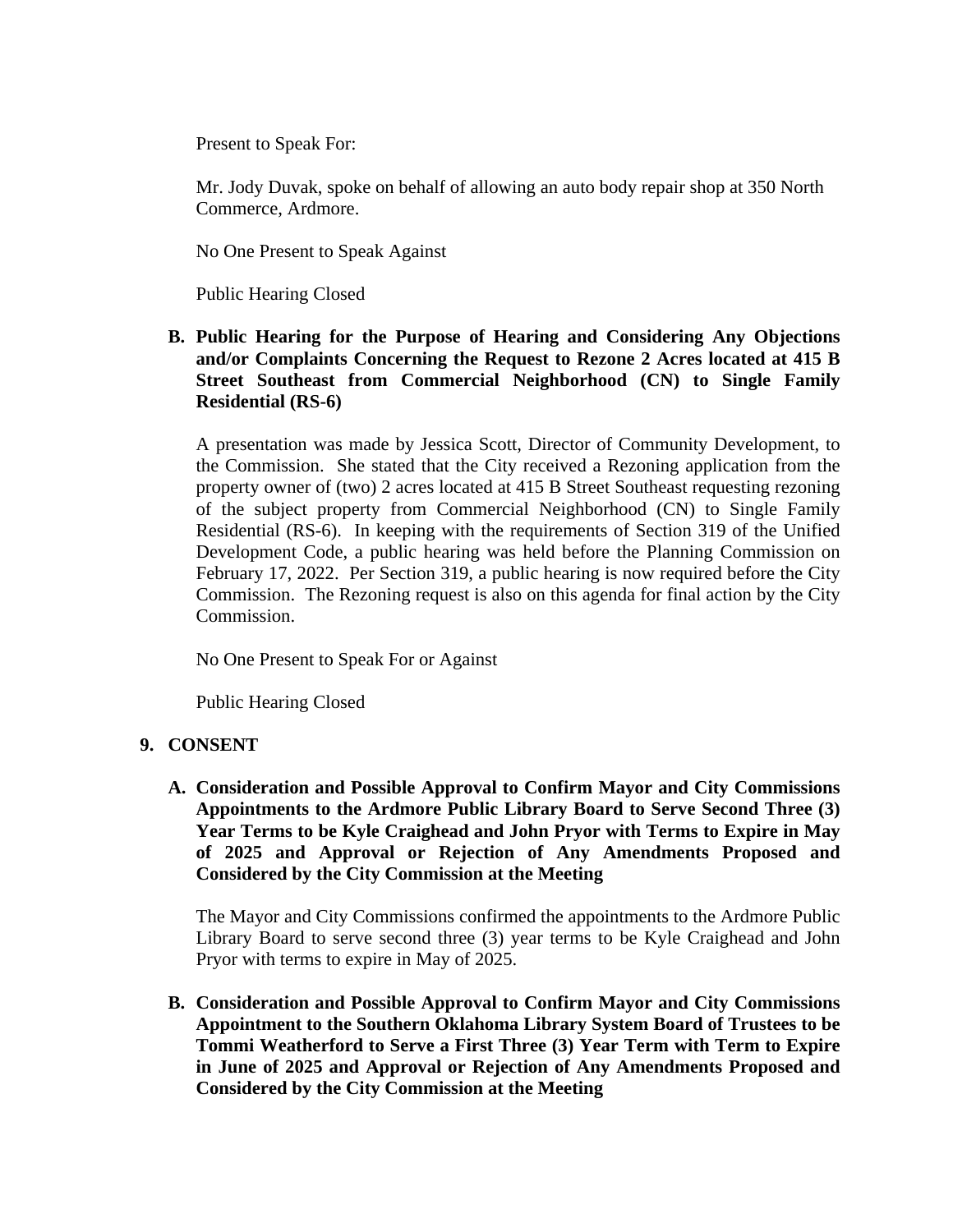The Mayor and City Commissions confirmed the appointment to the Southern Oklahoma Library System Board of Trustees to be Tommi Weatherford to serve a first three (3) year term with term to expire in June of 2025.

**C. Consideration and Possible Approval of a Lump Sum Distribution of Death Benefits from the Oklahoma Municipal Retirement Fund for Mr. James Taylor, Deceased and Approval or Rejection of Any Amendments Proposed and Considered by the City Commission at the Meeting**

Mr. Taylor's children are requesting a lump sum distribution of death benefits from their father's retirement account with Oklahoma Municipal Retirement Fund (OkMRF). Under the requirements of the OkMRF agreement with the City of Ardmore, Oklahoma it is required that the City Commission approve any lump sum distribution.

**D. Consideration and Possible Approval to Authorize the City Attorney to Disclaim Any Interest in a Utility Easement located in Lots Two (2) and Three (3), Block One (1) of the Purvis Industries Commercial Addition and Approval or Rejection of Any Amendments Proposed and Considered by the City Commission at the Meeting** 

Staff received a summons from the David Kennedy Law Office for a utility easement foreclosing the right of the City of Ardmore, Oklahoma to reopen a closed utility easement located in Lots Two (2) and Three (3), Block One (1) of the Purvis Industries Commercial Addition also described as an easement in the SW/4 of section 25, T4 South, R 1E of Carter County.

Motion was made by Commissioner Credle and seconded by Vice-Mayor Pfau to approve Consent Agenda Items 8.A. - 8.D.

| Ayes:   | Credle, Plesher, Pfau, Ellis |
|---------|------------------------------|
| Nays:   | None                         |
| Absent: | Sjulin                       |

#### **10. REGULAR BUSINESS**

#### **A. ORDINANCE(S)**

**1. Consideration of Adoption or Rejection of Ordinance Number 3115 an Ordinance Rezoning Property located at 415 B Street Southeast, Zoning from Commercial Neighborhood (CN) Zoning District to Single Family Residential (RS-6) Zoning District Amending Ordinance Number 2583 known as the Unified Development Code of the City of Ardmore, Oklahoma and Providing for Severability and Approval or Rejection of Any**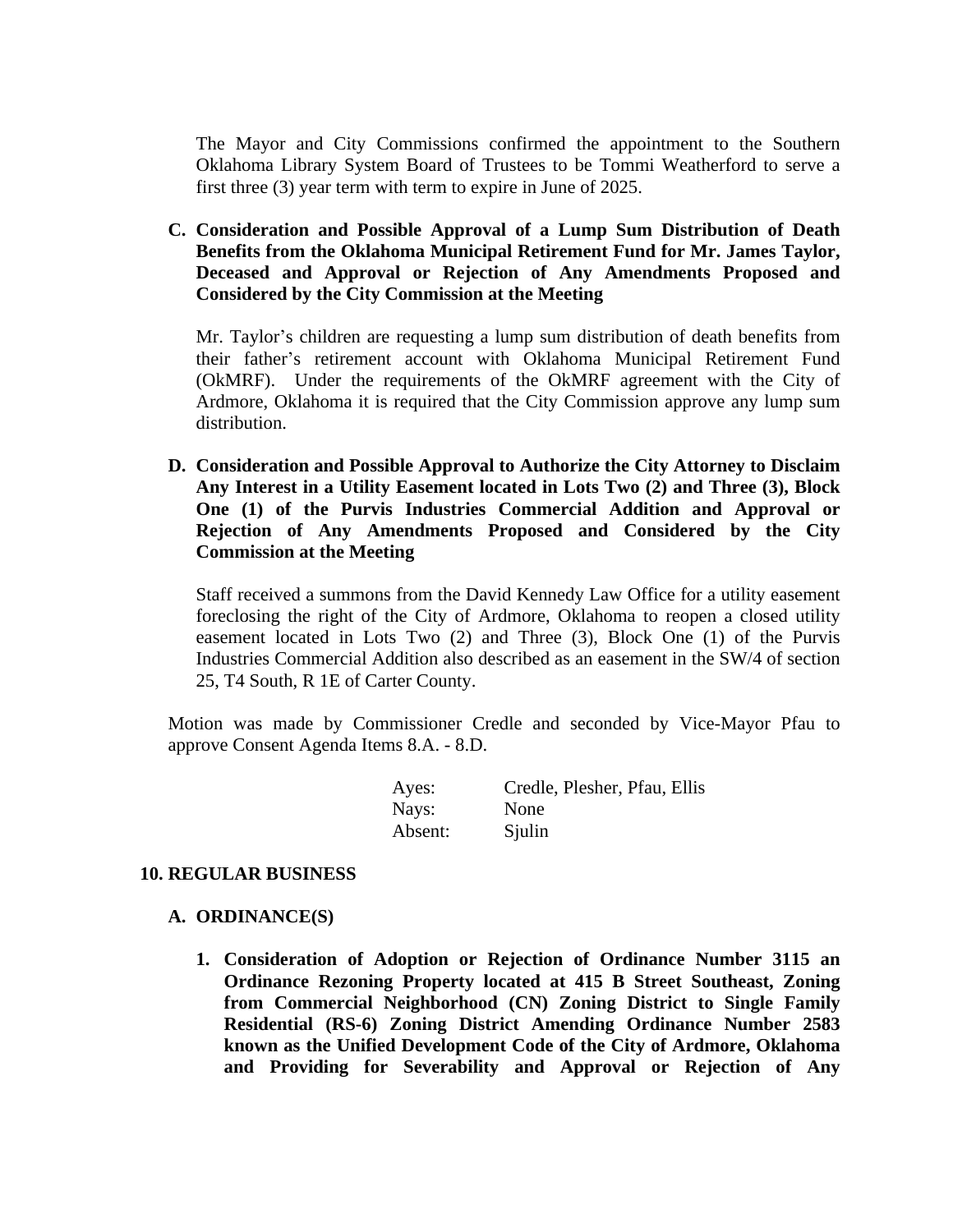### **Amendments Proposed and Considered by the City Commission at the Meeting**

A presentation was made by Jessica Scott, Director of Community Development, to the Commission. She stated that staff received a request from Gentry Real Estate Appraisals Inc., property owner of property located at 415 B Street Southeast to rezone this property from Commercial Neighborhood (CN) to Single Family Residential (RS-6). The Planning Commission voted (7-0) to recommend approval of rezoning to Single Family Residential (RS-6) zoning district.

Motion was made by Vice-Mayor Pfau and seconded by Commissioner Credle to approve Ordinance Number 3115.

| Ayes:   | Credle, Plesher, Pfau, Ellis |
|---------|------------------------------|
| Nays:   | None                         |
| Absent: | Sjulin                       |

**2. Consideration of Adoption or Rejection of Ordinance Number 3116 an Ordinance Authorizing the Sale and Transfer of Property by Quit-Claim Deed Described as Lot five (5), Block Two Hundred Forty Six (246) Map of Subdivision of Property Formerly Owned by the Healdton and Santa-Fe Railway Company, City of Ardmore, Carter County, Oklahoma to Fidelis Developments, L.L.C., the Highest Bidder in the Amount of \$125,000.00 and Consideration of Adoption or Rejection of Any Amendments to the Proposed Ordinance as may be Considered by the City Commission at the Meeting**

A presentation was made by Kevin Boatright, City Manager, to the Commission. He stated that staff requests the Ardmore City Commission approve an ordinance authorizing the sale and transfer of property to Fidelis Developments, L.L.C., the highest bidder in the amount of \$125,000.00 for the described property as follows:

Lot Five (5), Block Two Hundred Forty Six (246) Map of Subdivision of Property Formerly Owned by the Healdton and Santa-Fe Railway Company, City of Ardmore, Carter County, Oklahoma

Motion was made by Commissioner Plesher and seconded by Vice-Mayor Pfau to approve Ordinance Number 3116.

| Ayes:   | Credle, Plesher, Pfau, Ellis |
|---------|------------------------------|
| Nays:   | None                         |
| Absent: | Sjulin                       |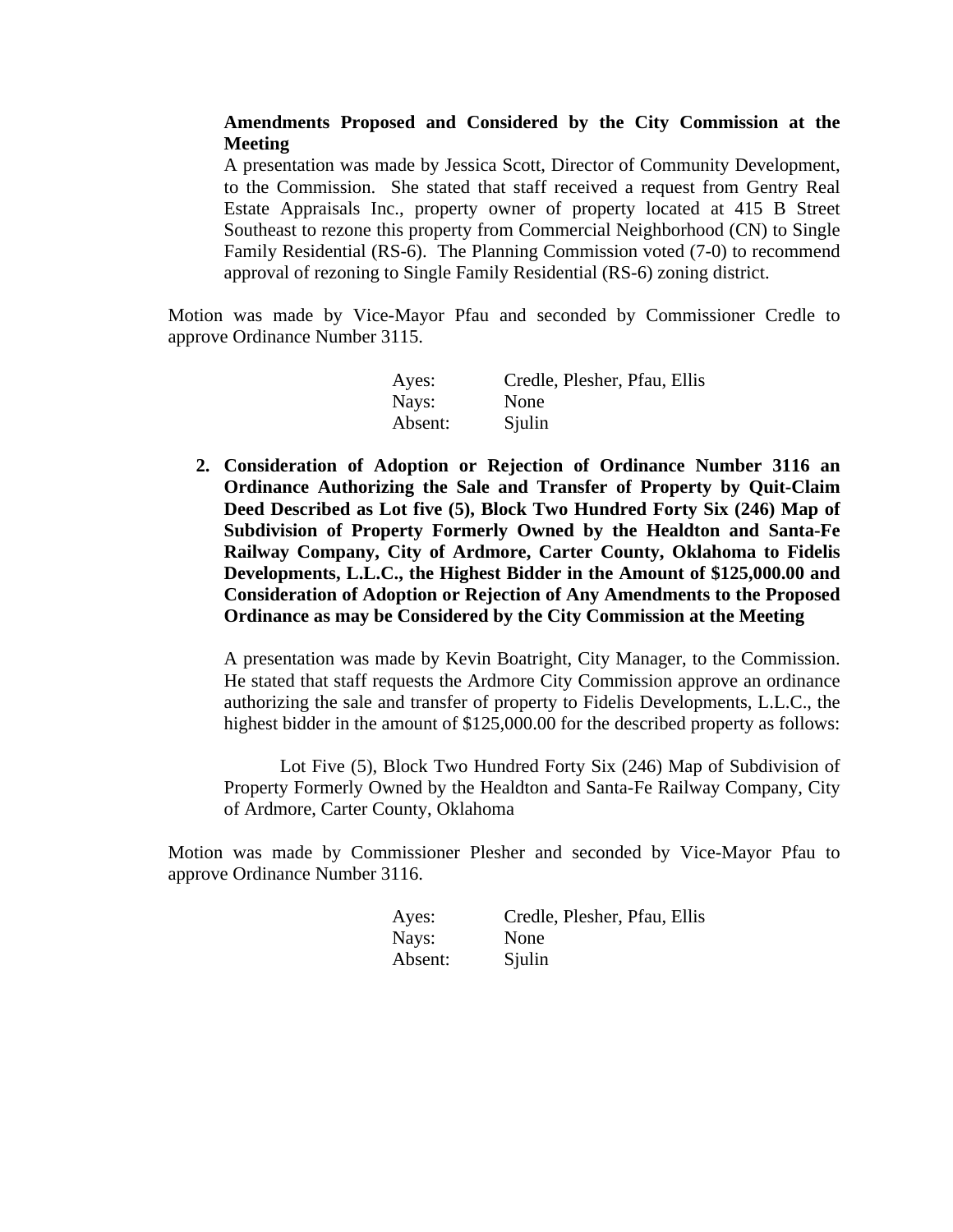#### **B. RESOLUTION(S)**

**1. Consideration of Adoption or Rejection of Resolution Number 4206 a Resolution for a Conditional Use Permit for an Auto Body Repair Shop in the Commercial Corridor (CC) Zoning District at 350 North Commerce Street, Ardmore and Consideration of Adoption or Rejection of Any Amendments to the Proposed Resolution as may be Considered by the City Commission at the Meeting**

A presentation was made by Jessica Scott, Director of Community Development, to the Commission. She stated that on February 17, 2022, the Planning Commission considered the request by Jody Duvak and Lisa Estrada on behalf of Collins Investment Trust for a Conditional Use Permit to allow an auto body repair shop in the Commercial Corridor (CC) Zoning District for 350 North Commerce Street, Ardmore. The Planning Commission voted (7-0) to recommend approval of the Conditional Use Permit in the Commercial Corridor (CC) Zoning District to allow an auto body repair shop.

Motion was made by Commissioner Plesher and seconded by Vice-Mayor Pfau to approve Resolution Number 4206.

| Ayes:   | Credle, Plesher, Pfau, Ellis |
|---------|------------------------------|
| Nays:   | None                         |
| Absent: | Sjulin                       |

**2. Consideration of Adoption or Rejection of Resolution Number 4207 a Resolution Declaring Personal Property from the Ardmore Police Department's Property Room as Surplus and Authorizing Disposal in Accordance with City Code and Consideration of Adoption or Rejection of Any Amendments to the Proposed Resolution as may be Considered by the City Commission at the Meeting**

A presentation was made by Kevin Norris, Chief of Police, to the Commission. He stated that the Ardmore Police Department has personal property from the agency's Property Room determined to be excess, obsolete, unserviceable or surplus. An Order has been obtained from the Carter County District Court authorizing the sale, donation and/or destruction of said personal property.

Motion was made by Commissioner Plesher and seconded by Commissioner Credle to approve Resolution Number 4207.

| Ayes:   | Credle, Plesher, Pfau, Ellis |
|---------|------------------------------|
| Nays:   | None                         |
| Absent: | Sjulin                       |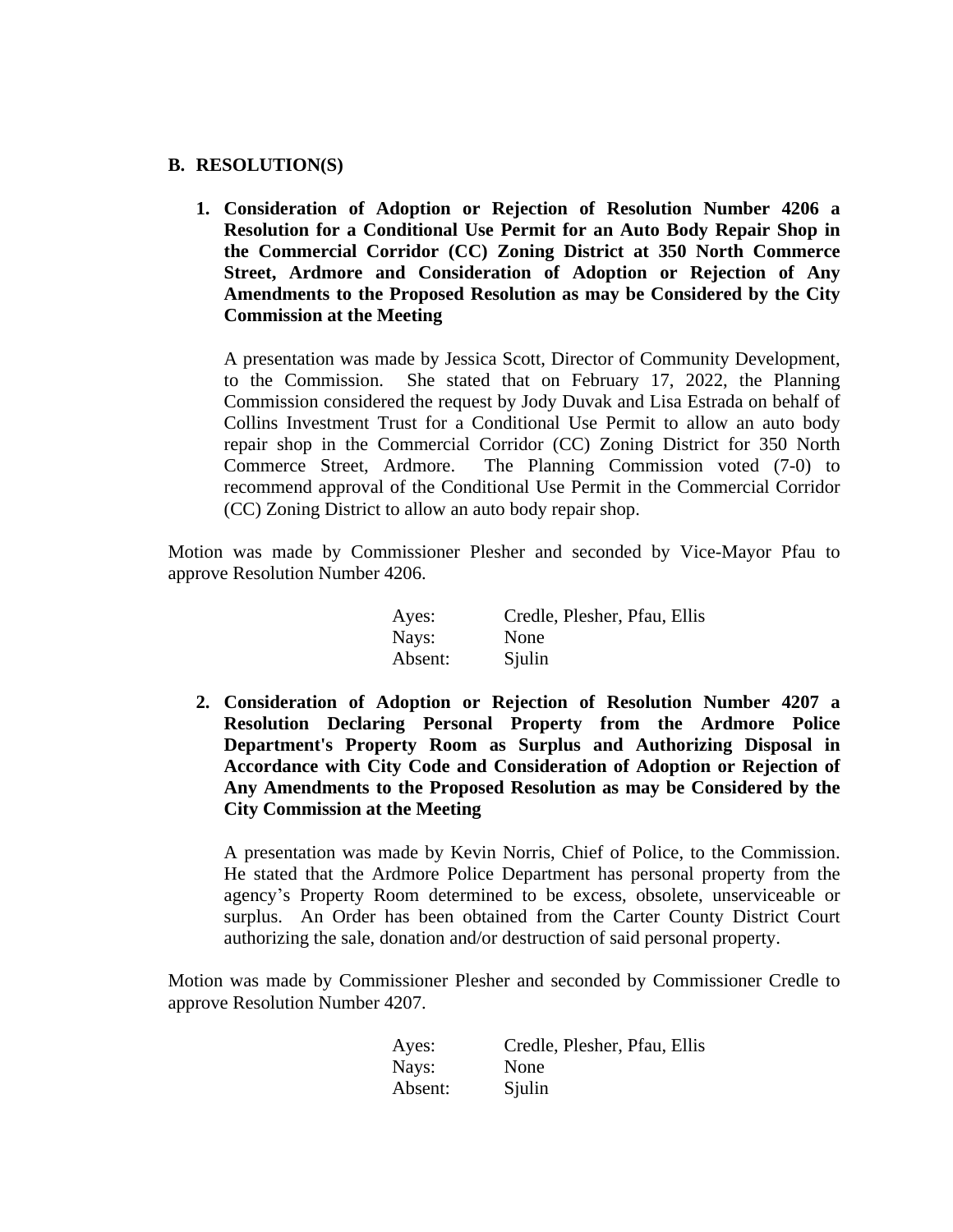### **C. BID(S)**

**1. Consideration and Possible Approval of the Low bid Received from Lee Dirtworks for the Demolition of the DOC Building located at 615 Grumman in the Ardmore Municipal Airport in the Total Amount of \$28,840.00 and Approval or Rejection of Any Amendments Proposed and Considered by the City Commission at the Meeting**

A presentation was made by Shawn Geurin, Director of Utilities, to the Commission. He stated six (6) bids were received on February 14, 2022, for the demolition of the DOC building located at 615 Grumman in the Ardmore Municipal Airport. Lee Dirtworks provided the low bid meeting the minimum specifications in the amount of \$28,840.00. Bids received as follows:

| $\bullet$ | Lee Dirtworks           | \$28,840.00 |
|-----------|-------------------------|-------------|
| $\bullet$ | <b>Total Demolition</b> | \$41,440.00 |
| $\bullet$ | Midwest Wrecking Co.    | \$42,910.00 |
| $\bullet$ | M & M Wrecking          | \$47,560.00 |
| $\bullet$ | K & M Wrecking          | \$58,900.00 |
|           | • Level Excavation      | \$64,850.00 |

The project will be funded by the Fund 25 APWA Loan.

Motion was made by Commissioner Plesher and seconded by Commissioner Credle to approve the low bid received from Lee Dirtworks for the demolition of the DOC building located at 615 Grumman in the Ardmore Municipal Airport in the total amount of \$28,840.00.

| Ayes:   | Credle, Plesher, Pfau, Ellis |
|---------|------------------------------|
| Nays:   | None                         |
| Absent: | Sjulin                       |

**2. Consideration and Possible Approval of the Unit Priced Bid Received from Insituform for the Ardmore Public Works/City of Ardmore Maintenance Contract and Approval or Rejection of Any Amendments Proposed and Considered by the City Commission at the Meeting**

A presentation was made by Shawn Geurin, Director of Utilities, to the Commission. He stated one (1) bid was received on February 14, 2022, from Insituform for the Ardmore Public Works/City of Ardmore Maintenance Contract. Insituform's bid did meet the minimum specifications. The bid provides unit pricing for projects over the next year. Individual projects utilizing this contract will be presented at a later date for approval.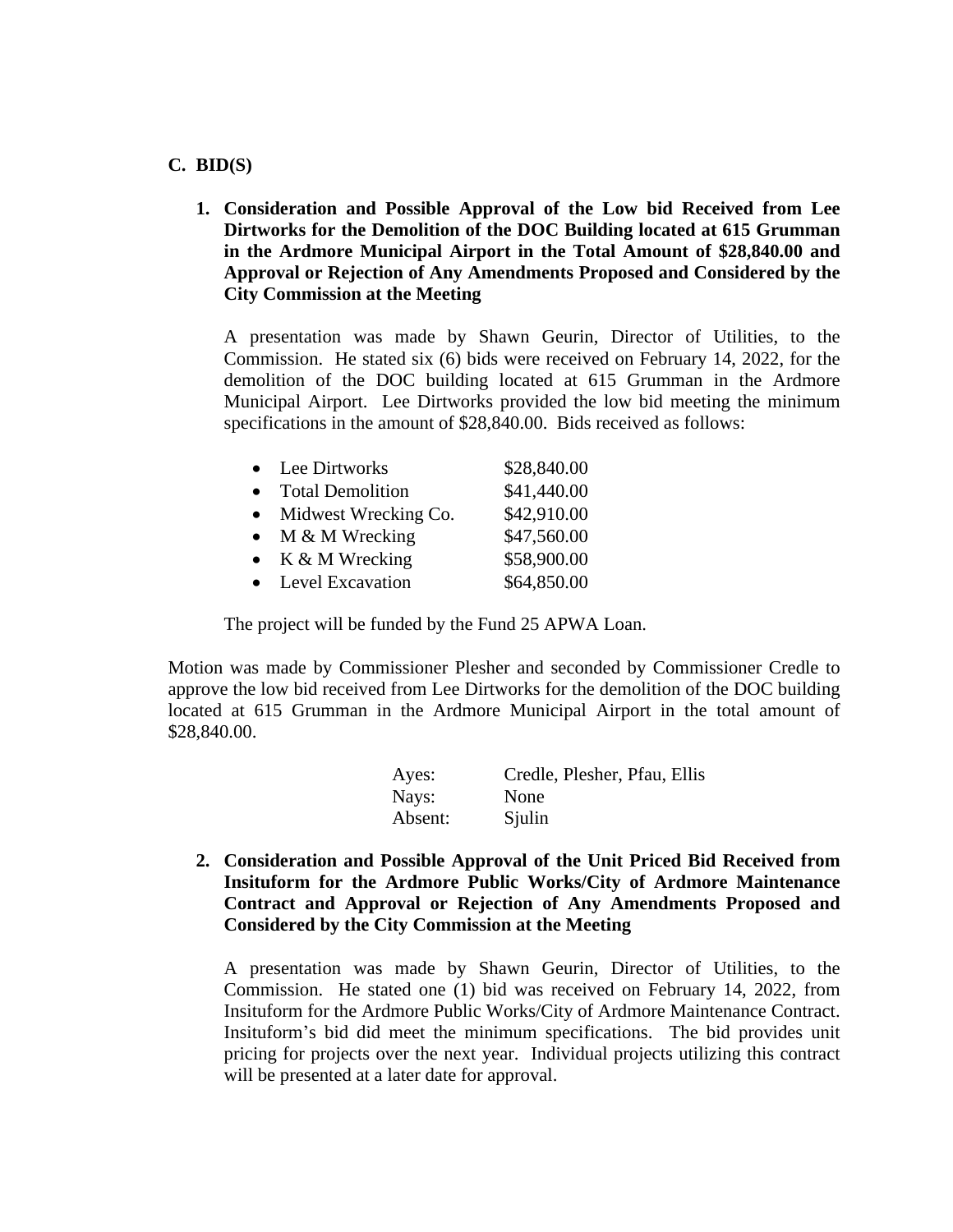Motion was made by Commissioner Credle and seconded by Commissioner Plesher to approve the unit priced bid received from Insituform for the Ardmore Public Works/City of Ardmore Maintenance Contract.

| Ayes:   | Credle, Plesher, Pfau, Ellis |
|---------|------------------------------|
| Nays:   | None                         |
| Absent: | Sjulin                       |

**3. Consideration and Possible Approval of a Sealed Bid Sale of Property Described as Lot Five (5), Block Two Hundred Forty Six (246), Map of Subdivision of Property Formerly Owned by the Healdton and Santa-Fe Railway Company and Granted to the City of Ardmore, Oklahoma and Award the Sale of Said Property to Fidelis Developments, L.L.C. in the Amount of \$125,000.00 Waiving All Irregularities in Bid Submittal and Approval or Rejection of Any Amendments Proposed and Considered by the City Commission at the Meeting**

A presentation was made by Kevin Boatright, City Manager, to the Commission. He stated that the City of Ardmore solicited bids for the sale of property described as follows:

Lot Five (5), Block Two Hundred Forty Six (246), Map of Subdivision of Property Formerly Owned by the Healdton and Santa-Fe Railway Company and granted to the City of Ardmore, Oklahoma

One (1) bid was received. The offer was \$125,000.00, from Matthew Hoage of Fidelis Developments, L.L.C., of Ardmore, Oklahoma. Staff recommends that the Commission award the sale of said property to Fidelis Developments, L.L.C. for \$125,000.00, waiving all irregularities in bid submittal.

Motion was made by Commissioner Plesher and seconded by Vice-Mayor Pfau to approve the sealed bid sale of property described as Lot Five (5), Block Two Hundred Forty Six (246), Map of Subdivision of Property Formerly Owned by the Healdton and Santa-Fe Railway Company and Granted to the City of Ardmore, Oklahoma and award the sale of said property to Fidelis Developments, L.L.C. in the amount of \$125,000.00 waiving all irregularities in bid submittal.

| Ayes:   | Credle, Plesher, Pfau, Ellis |
|---------|------------------------------|
| Nays:   | None                         |
| Absent: | Sjulin                       |